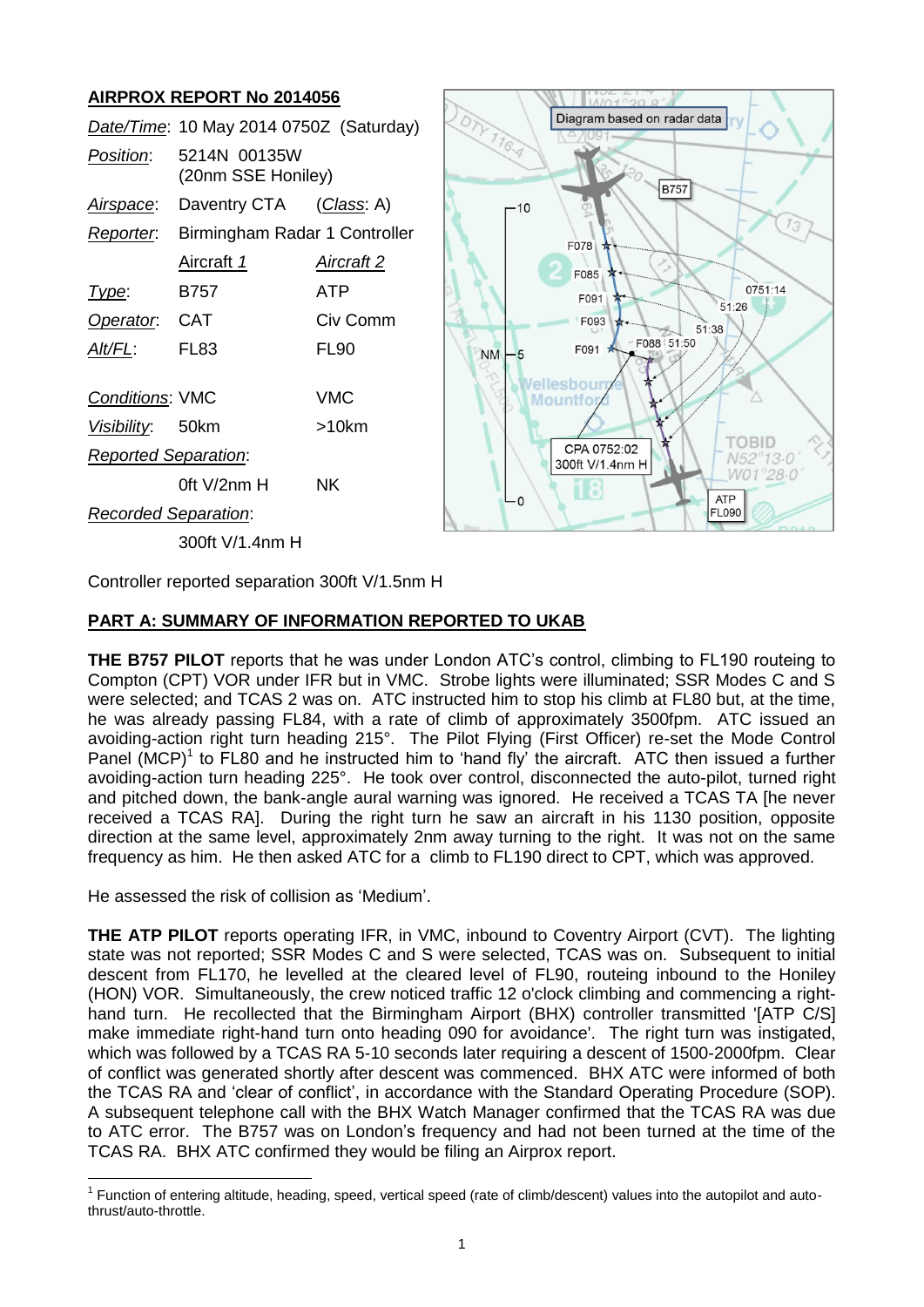**THE BIRMINGHAM AIRPORT (BHX) APPROACH RADAR 1 CONTROLLER** reports that, at approximately 0750, the B757 pilot departed on a Compton (CPT1L) SID from BHX. On passing 3500ft, climbing to 6000ft, he was transferred to the Swanwick Terminal Control (TC) Midlands Sector. The ATP was on his frequency routing direct to HON at FL90. He noted that the aircraft were head-on but were level separated. He monitored the SSR Mode S Selected Flight Level (SFL) of the B757 and confirmed that it remained at 6000ft. When the Short Term Conflict Alert (STCA) 'flashed' he checked the B757's SFL expecting to see it reading FL80. However, the SFL showed FL190. He issued the ATP pilot an avoiding action right turn and telephoned TC but received no answer. The ATP pilot reported that he had received an RA, which was acknowledged. The two aircraft appeared to pass about 1.5nm horizontally and 300ft vertically apart. The ATP's pilot then reported that the RA was resolved and he was returning to FL90 (having descended in response to his RA).

**THE BHX APPROACH RADAR 1 SAFETY CONTROLLER** reports that he was monitoring a colleague who had returned to work after a short period of absence; all of the actions described were undertaken by his colleague. The ATP pilot was inbound to CVT from the south, under its own navigation to HON at FL90, which had been co-ordinated with TC Midlands. The B757's pilot, outbound on a CPT1L SID from RW15, was transferred to TC. STCA appeared on the radar display relative to the two aircraft, which were opposite direction. The initial reaction of both himself and his colleague was that the STCA alert was due to the rate of climb of the outbound, which, in accordance with standing agreements, would normally climb to FL80. However, the B757's SFL confirmed that a climb to FL190 had been given. Having observed the SFL, avoiding action was issued to the ATP pilot, with an immediate right turn heading 090°. A telephone call to TC Midlands was made to assist in the resolution but there was no answer. As the ATP pilot turned onto the avoiding action heading he declared a TCAS RA which was acknowledged. The pilot of the ATP reported his TCAS RA to have been resolved and that he was returning to FL90. After resolution of the conflict, the ATP pilot was given his own navigation again to HON.

**THE TC MIDLANDS CONTROLLER** reports he was operating the Midlands Sector band-boxed, with no aircraft on frequency. He had been told by BHX Approach that the ATP pilot would be holding because CVT was not yet open; therefore, he kept the ATP's Flight Progress Strip (FPS) and moved it to the 'COWLY' bay in case there were any outbounds. When the pilot of the B757 called he was still not working any other aircraft and instructed him to climb to FL190. As a result of human error he forgot about the ATP and did not check his FPS bay for conflictions. When he realised his mistake the aircraft were 5nm apart head-on, with the B757 passing FL72 and the ATP level at FL90. He issued avoiding action to the B757's pilot to turn right heading 215° and to stop climb at FL80. During the pilot's read-back he could hear its TCAS alert in the background. Before he could pass Traffic Information the pilot requested confirmation of his cleared level and heading and asked whether the conflicting traffic was the aircraft now passing down his left-hand side.

### **Factual Background**

**.** 

The required separation was 5nm horizontally and/or 1000ft vertically because the two aircraft were not under the control of the same controller and the controllers were not co-located.<sup>2</sup>

 $2$  If they had been under the control of the same controller, or if the controllers had been collocated, then this would have allowed a minimum lateral separation of 3nm.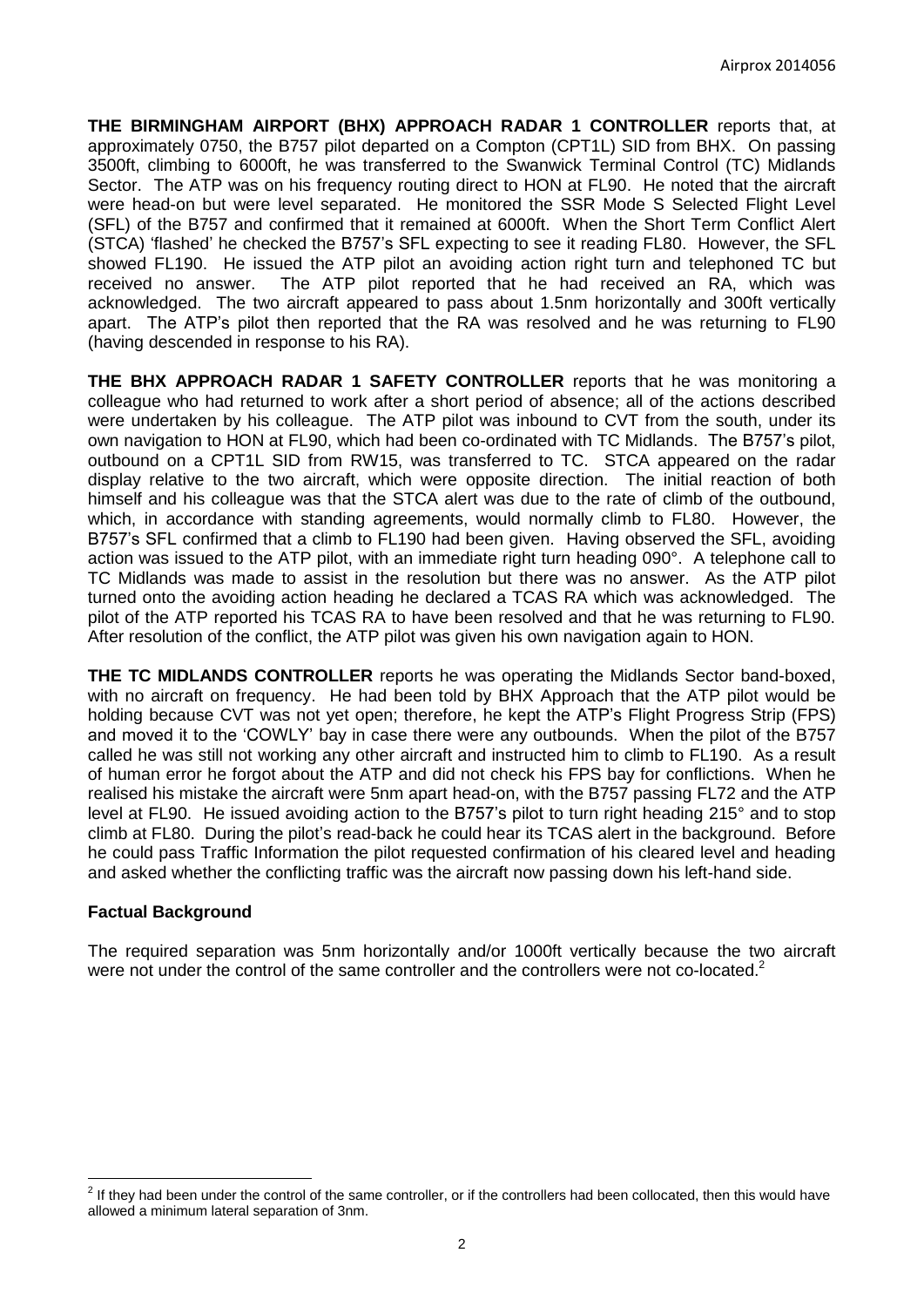#### **Analysis and Investigation**

### **CAA ATSI**

ATSI had access to reports from the BHX Approach Radar controller, the TC Midlands controller, area radar recordings and transcription of the BHX and Midlands frequencies. ATSI also interviewed the Midlands controller.

At 0738:00 the TC Midlands controller telephoned BHX Approach to ask if they wanted the ATP to route via the Coventry NDB (CT) or HON. The BHX Approach controller replied that Coventry were not open yet and to route the ATP via HON. This was acknowledged by the Midlands controller and he advised BHX that the ATP was released on contact. The ATP pilot was given a routeing direct to HON, descent to FL90 and transferred to BHX Approach. The Midlands controller put the ATP's FPS in the COWLY bay to remind him that it was holding.

The ATP pilot contacted BHX Approach and was instructed to continue towards HON, as CVT was still closed. Three minutes later the B757 pilot contacted Birmingham Approach climbing to 6000ft having departed from BHX. He was then was transferred to TC Midlands.

After the ATP pilot was transferred to BHX, the Midlands controller transferred one other aircraft to another frequency. He then had no aircraft on frequency for a couple of minutes before the B757 pilot called. At 0750:24 (Figure 1) the Midlands controller instructed the B757 pilot to climb to FL190. The Midlands controller reported picking up the FPS for the B757 from the departure bay, writing 'climb FL190' on it and re-placing it without scanning the rest of the bay.



Figure 1

At 0751:18, two seconds before the low level Short Term Conflict Alert (STCA) activated (Figure 2), the Midlands controller saw the confliction and instructed the B757 pilot to stop the climb at FL80 and gave avoiding action to turn right heading 215°. The B757 pilot was climbing at a rate of approximately 3500fpm at the time the instruction was issued. At the same time BHX Approach gave avoiding action to the ATP pilot to turn right heading 090°.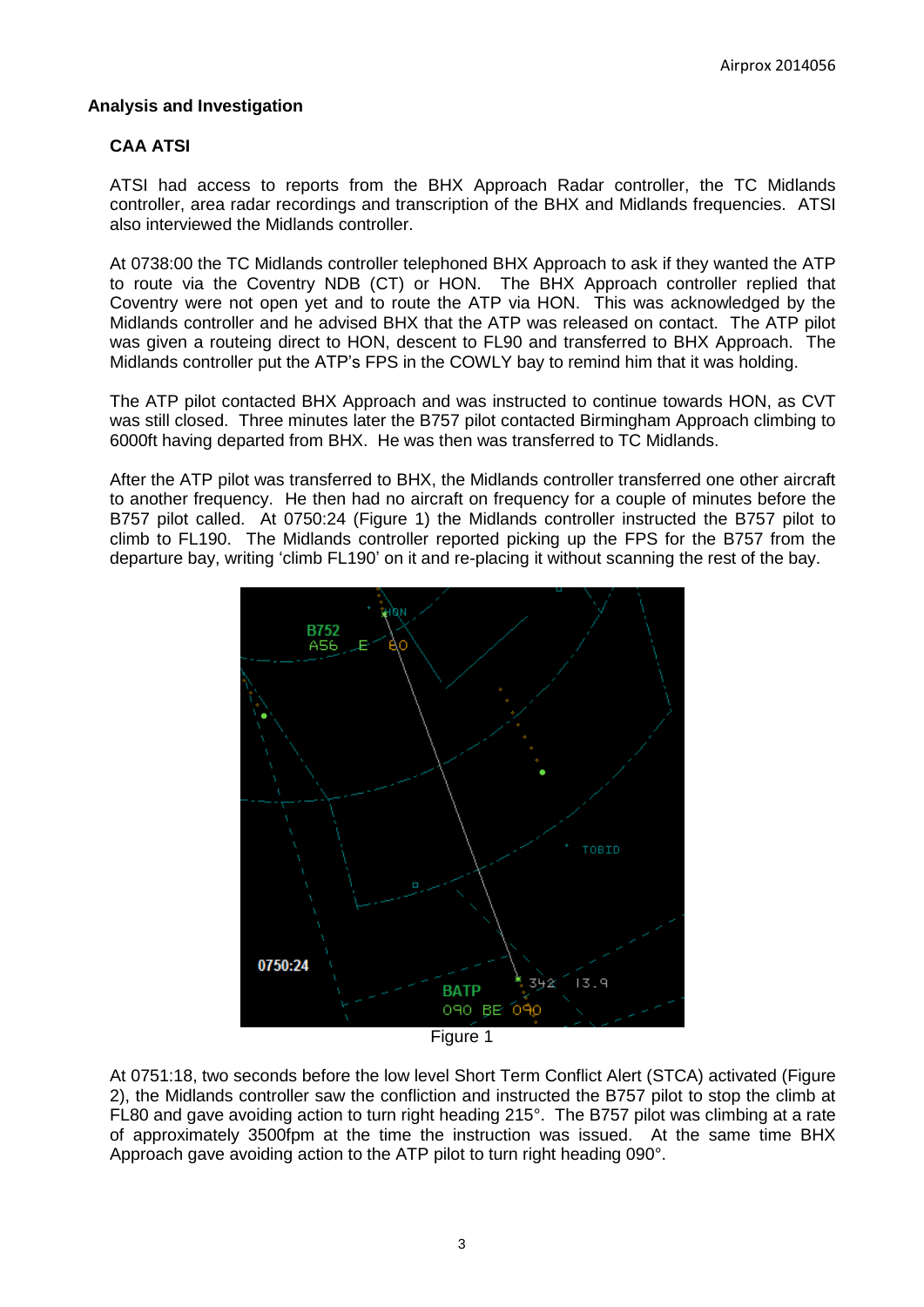

Figure 2

The B757 pilot read back the instruction to stop the climb at FL80, stated that he had contact with the traffic, and asked for the heading again. The Midlands controller gave avoiding action again with a heading of 225°. The pilot of the B757 reported turning onto the heading at 0751:44 (Figure 3), having reached FL93. The Midlands controller instructed the B757 pilot to climb to FL190.



Figure 3.

At 0751:50 the ATP pilot reported a TCAS RA which was acknowledged by BHX.

The two aircraft continued to converge until 0752:03 (Figure 4), when CPA occurred (1.4nm horizontally and 300ft vertically). At the time the B757 was at FL91 and the ATP was at FL88. The ATP pilot subsequently reported clear of conflict.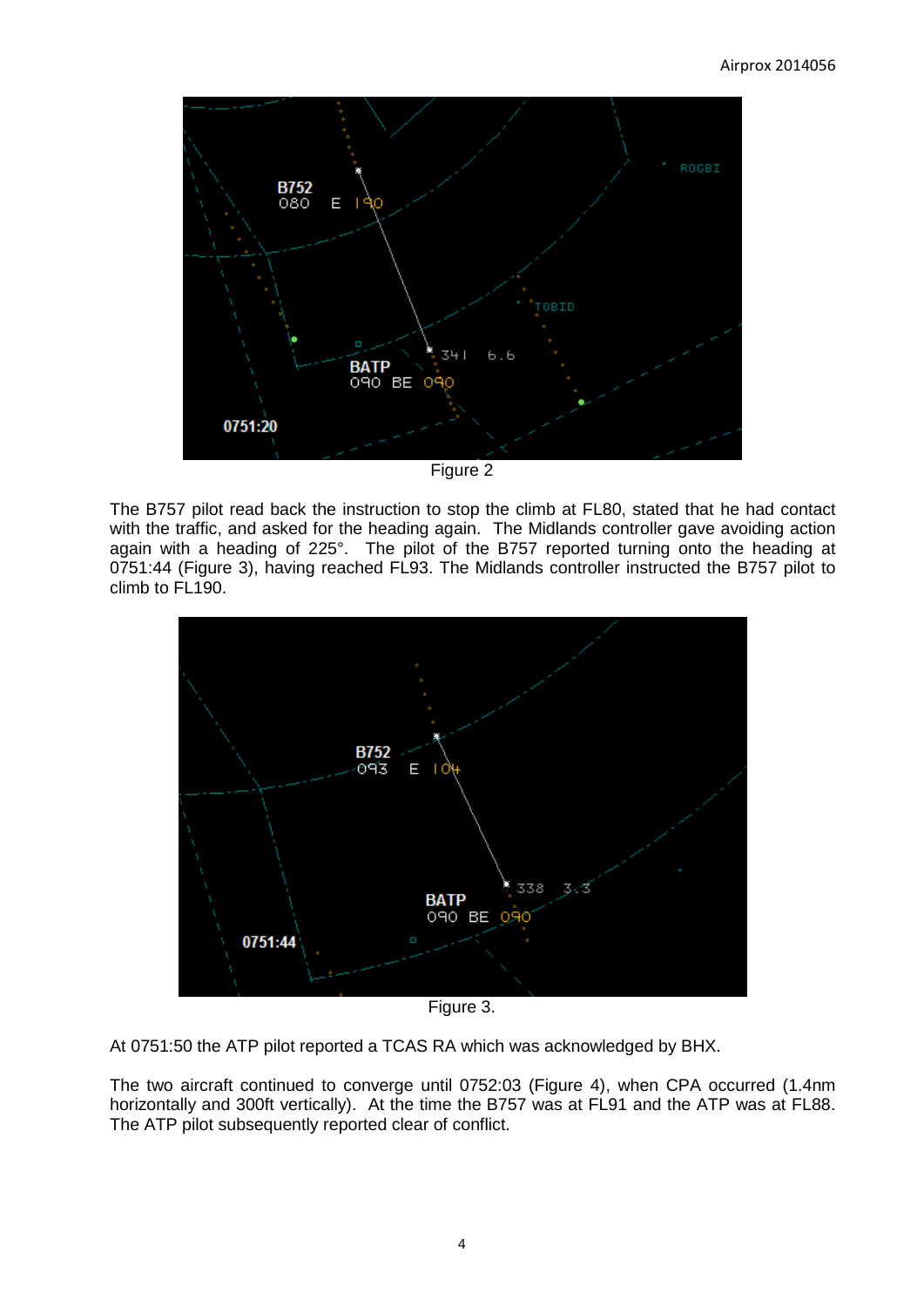

Figure 4.

At interview the TC Midlands controller stated that the sector was extremely quiet. He was not expecting the departing B757 because the sector does not receive a departure telephone call from traffic departing BHX, CVT or East Midlands. Departure FPSs are placed in the 'BB/BE/NX' bay by the assistant but the controller reported that FPSs can sometimes be there for 30-40 minutes before the aircraft take off; departures are normally seen by TC Midlands during part of their routine scan. The Midlands position is somewhat isolated when the position is quiet, and the controller reported that it could be difficult to maintain focus when very quiet. Also, no other TC sector monitors the area around BHX so there is not the same 'back-up' as for other sectors. The Midlands controller could have climbed the B757 pilot to the standard level of FL80 and then taken the time to check the sector as inbound traffic descends to FL90, although aircraft rarely hold for CVT and traffic inbound to CVT would normally have descended below the climb profile of any outbound traffic.

### **Summary**

The Airprox was reported in Class A airspace of the Daventry CTA by the BHX Radar controller when the TC Midlands controller forgot about the presence of the ATP at FL90 and instructed the B757 pilot to climb through its level whilst the two aircraft were on converging headings. The Midlands controller realised the confliction just before STCA activated. The BHX controller was alerted by STCA and realised the confliction by observing the B757's Mode S SFL. Avoiding action was issued to both aircraft. Only the ATP pilot reported receiving a TCAS RA. The CPA was 300ft vertically and 1.4nm horizontal.

## **PART B: SUMMARY OF THE BOARD'S DISCUSSIONS**

Information available included reports from both pilots, transcripts of the relevant RTF frequencies, radar recordings, reports from the controllers concerned and reports from the appropriate ATC and operating authorities.

The Board first considered the actions of the B737 pilot and noted his comments about exceeding the bank-angle aural warning limit during the avoiding turn. Members wondered whether this was a serious issue but Civil Pilot members commented that the pilot had disconnected the auto-pilot and was hand-flying the aircraft into a turn for traffic avoidance. In this sort of situation they considered that the aircraft might easily just go past the requisite bank-angle for a short period, thereby activating the alarm; they confirmed that they were not concerned about the issue and commented that the comfort of the passengers would not have been affected by such a manoeuvre. In addition to the avoiding action turn, the Board noted that ATC had instructed the